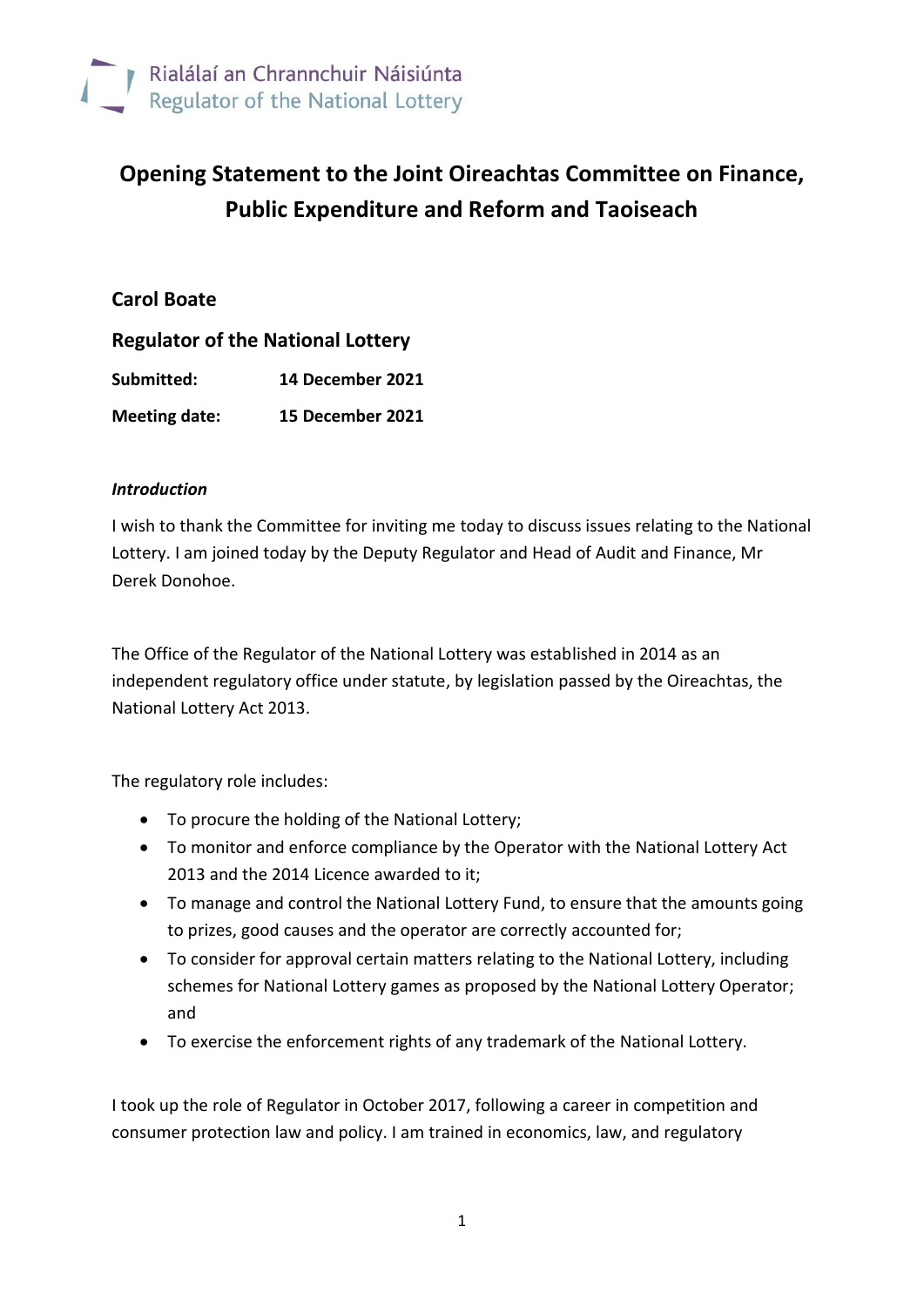governance. My aim is to ensure a safe, sustainable, properly run National Lottery maximising funds for good causes.

I am assisted in this role by nine staff who are experienced in law, accounting, auditing, psychology, research, communications, and risk management.

# *National Lottery Games*

As the Regulator of the National Lottery, I, and my staff, work to ensure that the National Lottery is run with all due propriety and that the interests of all those who participate in the National Lottery are protected. While those who purchase tickets for the National Lottery do so in the full knowledge that it is a game of chance, as are all lotteries, my office seeks to provide them with the confidence that the National Lottery is being run to the highest standards of probity and consumer protection and that their interests are safeguarded.

The Regulator's Office oversees the holding of National Lottery games in several ways.

Any new game, or any change to an existing game, must be submitted by the National Lottery Operator to the Regulator for approval prior to launching the game. The Regulator's Office then determines whether the scheme for the game is compliant with parameters set out in the 2013 Act and the 2014 Licence. Only certain game types are permitted, certain information must be made available to players, and the game must complete extensive testing requirements.

Every proposal from the Operator goes through a rigorous set of checks by the Regulator, the Head of Audit and Finance, our Legal and Compliance team, and the Head of Player Protection and Research.

Our objectives, given to us by the Oireachtas, are to ensure:

- a. that the game is run with all due propriety,
- b. that the interests of players are protected,
- c. that the long-term sustainability of the National Lottery is safeguarded,

and, after that, we consider the returns to Good Causes generated.

Commercial considerations, such as the price of a ticket or the prizes to be won, are reserved to the Operator under the 2013 Act and the 2014 Licence. The financial model in the 2014 Licence incentivises the Operator to maximise returns for Good Causes in the design of its games. In each game, 65% of the proceeds (after prizes) go to Good Causes; and, after retailer commission and the regulatory levy, the remainder goes to the Operator.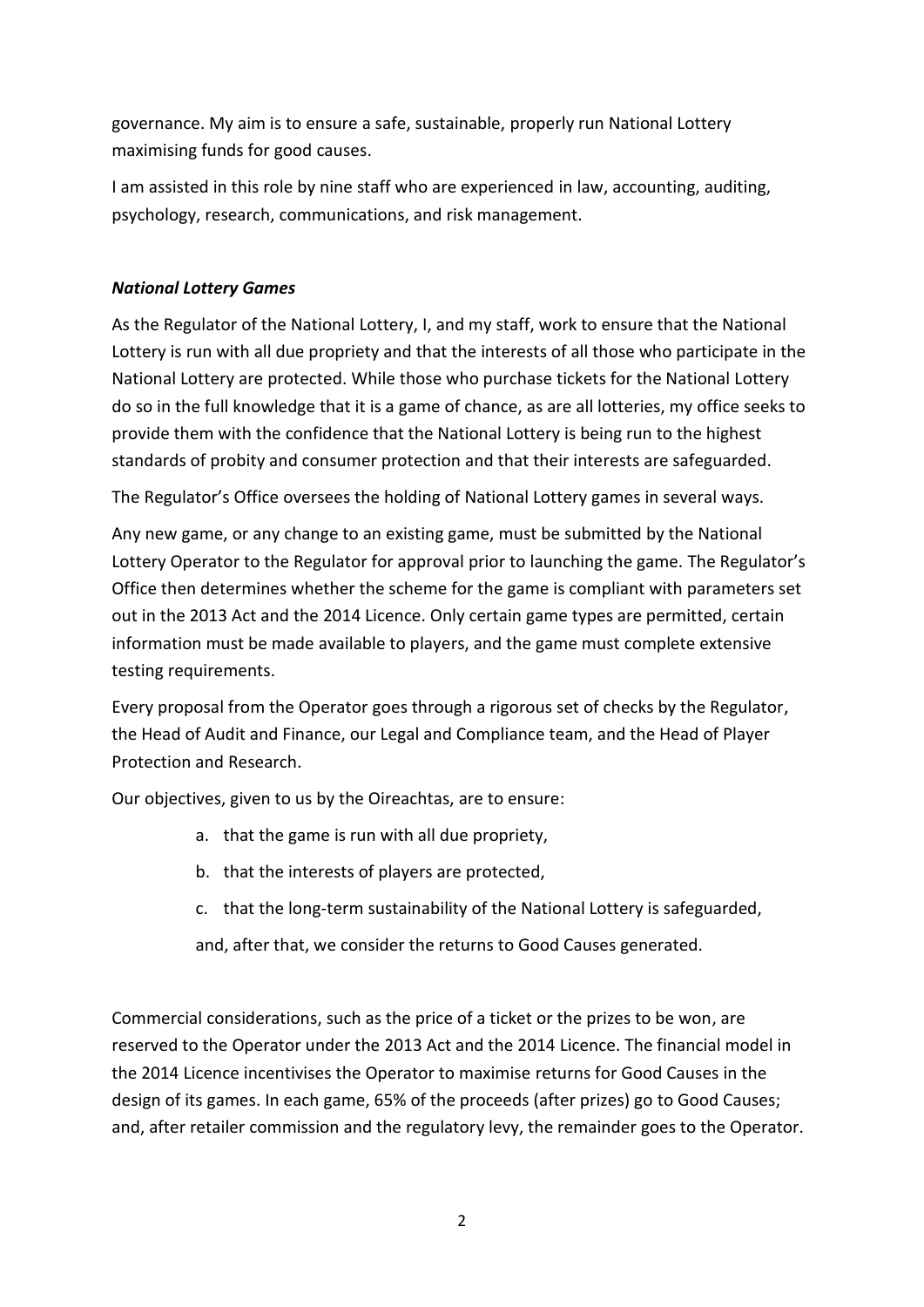When a game is approved, my office then continuously monitors the Operator to ensure that it is operating the game in compliance with terms of the approval, and the 2013 Act and the 2014 Licence.

My office performs numerous checks and reviews across a broad range of aspects of the game and areas of the Operator's business - from ticket sales, through draw operations, to prize claims - using a risk-based approach. We vary our checks and interrogations across the entire operation, so that the Operator is focussed on being compliant in all matters.

#### Some examples of the checks and balances in place are:

- (a) There are strict tests and process protocols in place for how each and every draw is conducted.
- (b) An independent company performs statistical checks on ball sets. The appointment of this company is approved by my Office.
- (c) Each week we review sales figures for every National Lottery game and perform checks to ensure that the proceeds are correctly allocated to prizes, good causes, retailers, and the Operator.
- (d) We receive regular reports from the Operator on the speed of prize payments, on who has access to the secure areas, and on online play patterns.
- (e) My office has conducted proactive expert reviews of the quality and capacity of the operator's IT and communications systems, including their cyber security, to check that they are capable of operating the National Lottery games with all due propriety.
- (f) We monitor the advertising and PR of the Operator to check that the content and location meet the relevant standards and take enforcement action where required.

#### *Recent Rollover*

With regard to the current unprecedented rollover of the Lotto jackpot, I can assure the Committee that the Lotto game is operating in line with the game rules and there are no regulatory issues.

Independent observers from KPMG attend every Lotto draw (though nowadays they are not seen on camera during the live TV broadcast) to ensure that the strict protocols in place are followed to the letter.

The €19m cap on the Lotto jackpot is part of the game rules introduced in 2015.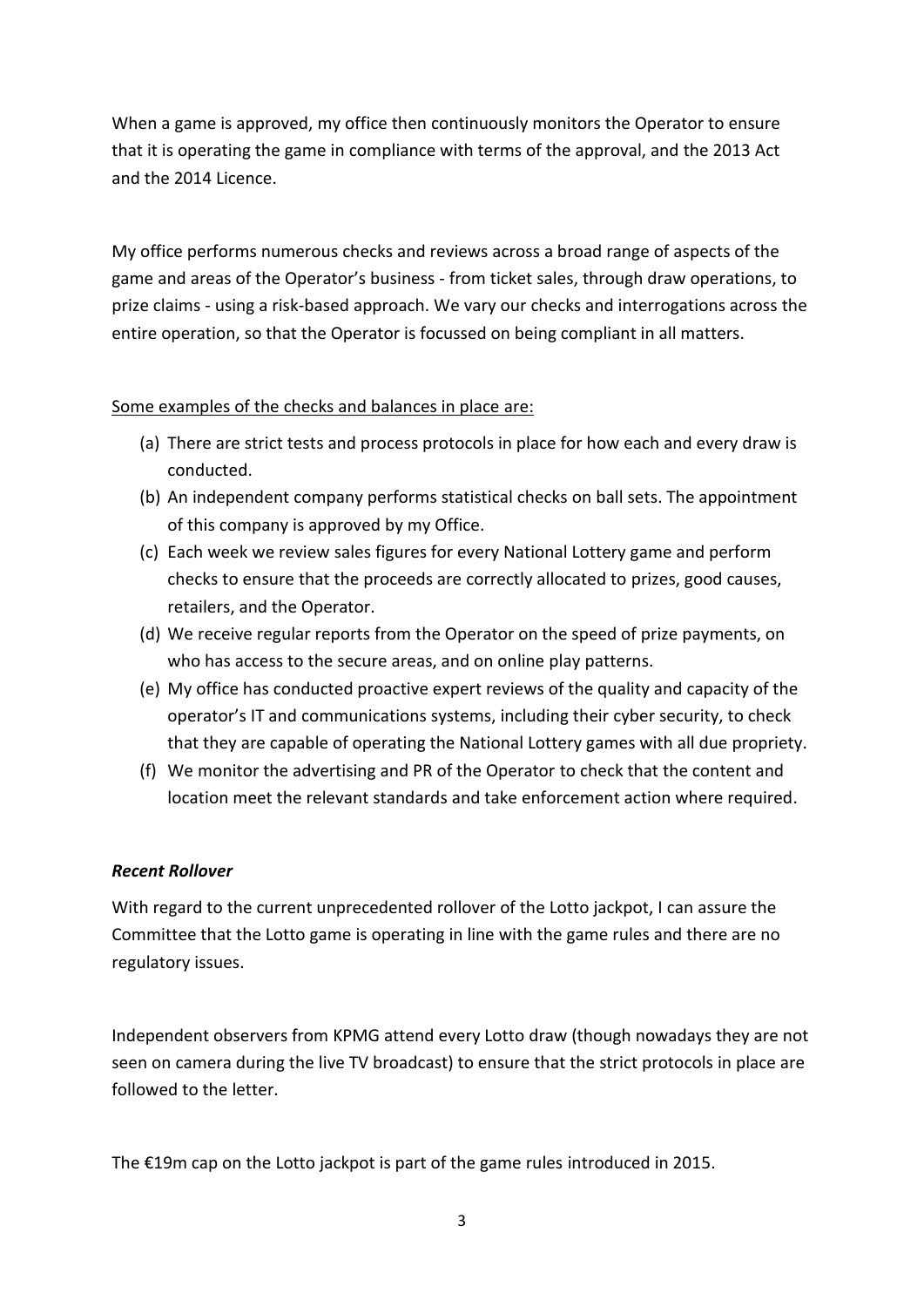The cap allows prize monies that ordinarily go to growing the jackpot to go instead to growing the value of the next highest prize won and this flow down of prize money has been operating correctly.

Since the Lotto jackpot reached its cap on 29<sup>th</sup> September, 215 players have won much larger amounts than would ordinarily be available for matching 5 numbers or 5 numbers plus the bonus ball. 27 of these players won (Match 5 + Bonus Ball) prizes ranging from €237,394 up to €1,262,603. The remaining 188 won Match 5 prizes ranging from €22,872 to €35,234.

Importantly, the split of the proceeds from Lotto sales are, and have been, the same in every draw - regardless of the jackpot level. For every euro spent on Lotto tickets:

- 52c goes into prizes
- 31.2c is returned to good causes
- 6c goes to the retailer in commission
- and the remaining 10.8c goes to the Operator from which they pay the costs of operating the game.

The current extended period without a jackpot win is unusual in the history of the game, but it is not unusual in the history of lotteries.

Statistically unlikely events are part of the nature of games of chance and lotteries. It was also statistically unlikely that the Lotto jackpot would be won three Saturdays in a row and yet this happened at the end of May and over the June bank holiday weekend earlier this year, when players won jackpots totalling €11,434,339 in three consecutive Saturday draws.

Lotto sales have attained sustained high levels since the record-breaking jackpot was reached and good causes have benefitted significantly from this. Approximately €46m has been earned for good causes since the jackpot was last won.

#### *Conclusion*

I have provided further details to accompany my statement that I hope is helpful to the Committee in providing an overview of the role of the Regulator. I look forward to answering any questions you may have.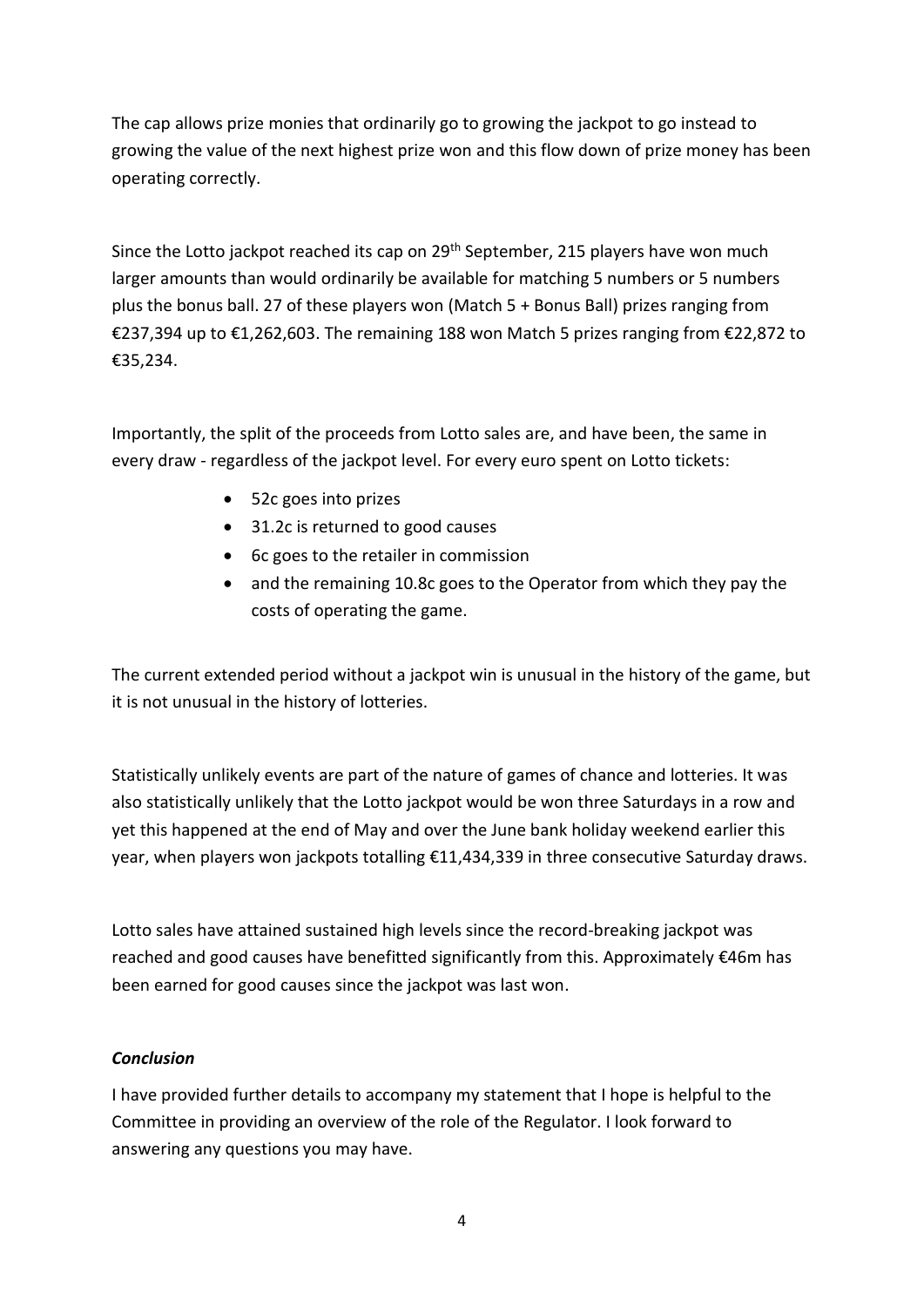### *Oversight of the Operator*

In order to monitor and enforce compliance by the Operator, my Office has a range of information gathering mechanisms in place. These include:

- 1. 31 different regular reports from the Operator;
- 2. Real time access to data from the Operator's business systems;
- 3. Regular meetings with the Operator;
- 4. Oversight of the processes and controls applied by the Operator;
- 5. Monitoring the marketing and PR activities of the Operator;
- 6. Other proactive reviews, investigations, and requests for reports or information on specific matters.

The information we glean from these monitoring activities is combined with my powers under the 2013 Act and a risk-based approach to ensuring compliance.

#### *Proposals from the Operator*

A range of the Operator's activities require the written approval or consent of the Regulator. These include: new lottery games, new service providers, and changes to Codes of Practice for Sales, Advertising and Promotion, Participant Relations and Employee Vetting.

Every request for approval or consent is scrutinised to assess whether it complies with the 2013 Act and the 2014 Licence. Each assessment will involve a wide range of aspects of the request and of the Licence.

Where the Regulator is not satisfied that a request is compliant, the Operator may be asked for further information or explanation. Often the Operator submits an amended proposal or an explanation that removes any concern but if the Operator is unable to address the concerns, within the required time limit, the request is rejected or withdrawn.

#### *The National Lottery Fund*

A key function of the Regulator is to manage and control the National Lottery Fund.

Every week we review detailed financial reports from the Operator and receive and disburse funds appropriately. We can cross reference these weekly reports with both the real time